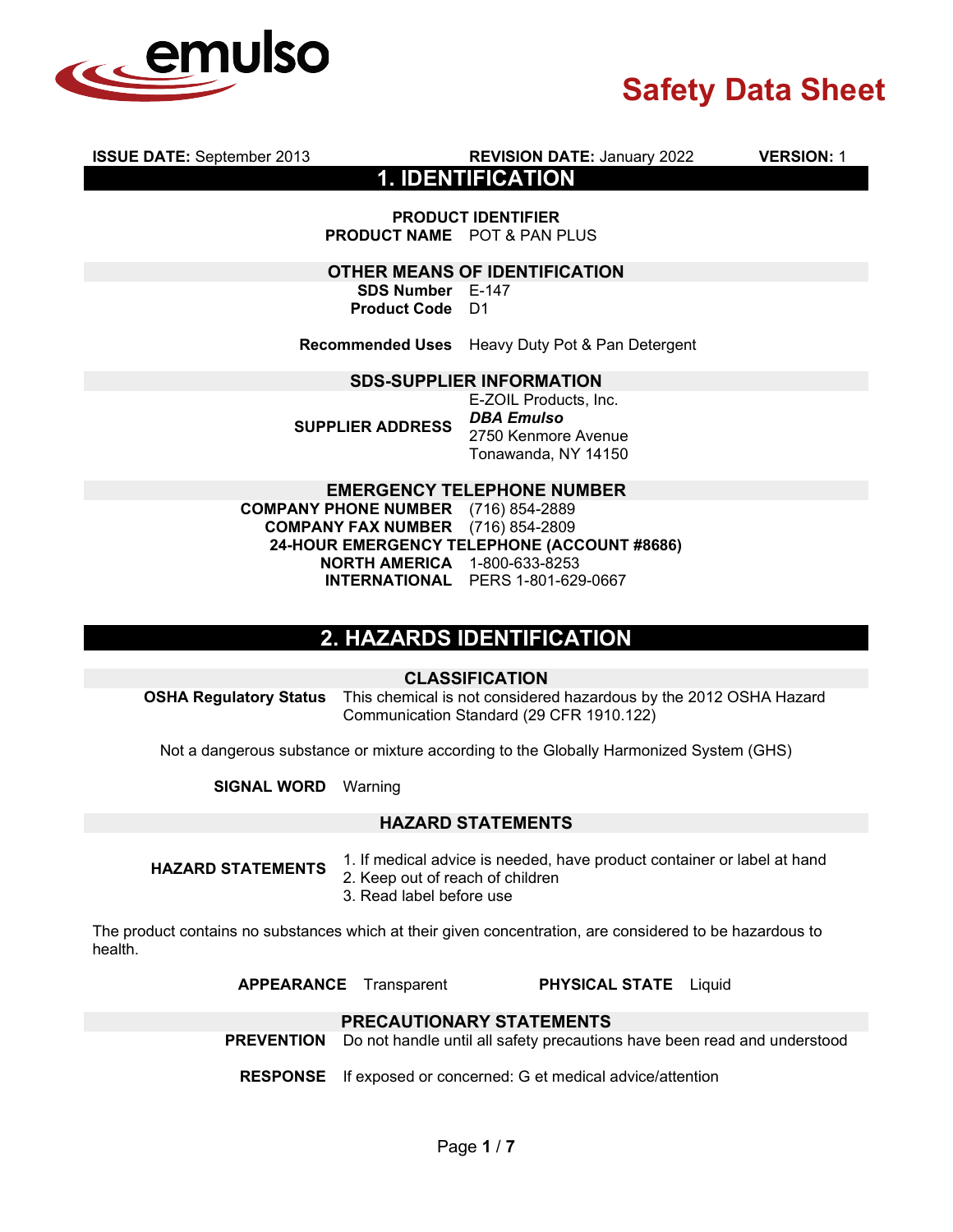

|                                                   | <b>IF SWALLOWED</b> Call a POISON CENTER or doctor/physician if you feel unwell.                                       |  |
|---------------------------------------------------|------------------------------------------------------------------------------------------------------------------------|--|
| <b>IF IN EYES</b>                                 | Rinse cautiously with water for several minutes. Remove contact lenses, if<br>present and easy to do. Continue rinsing |  |
|                                                   | <b>IF ON SKIN/HAIR</b> Wash with plenty of soap and water                                                              |  |
| <b>IF INHALED</b>                                 | Remove victim to fresh air and keep at rest in a position comfortable for<br>breathing.                                |  |
|                                                   | <b>IF EXPOSED/CONCERNED</b> Get medical advice/ attention.                                                             |  |
| <b>STORAGE</b>                                    | Store locked-up. Keep away from children. Store in a well-ventilated place.                                            |  |
| <b>DISPOSAL</b>                                   | Dispose of contents/container to approved disposal facility                                                            |  |
| HAZARDS NOT OTHERWISE<br><b>CLASSIFIED (HNOC)</b> | May be harmful if swallowed<br>Causes mild skin irritation                                                             |  |
| <b>OTHER INFORMATION</b>                          | N/A                                                                                                                    |  |
|                                                   |                                                                                                                        |  |

**UNKNOWN ACUTE TOXICITY** 4.856% of the mixture consists of ingredient(s) of unknown toxicity

## **3. COMPOSITION/INFORMATION ON INGREDIENTS**

This material is not considered hazardous by the OSHA Hazard Communication Standard (29 CFR 1910.1200).

\*The exact percentage (concentration) of composition has been withheld as a trade secret.

## **4. FIRST-AID MEASURES**

## **DESCRIPTION OF FIRST AID MEASURES**

- **GENERAL ADVICE** Provide this SDS to medical personnel for treatment.
	- **EYE CONTACT** Immediately rinse eyes with plenty of water, occasionally lifting upper and lower lids, until no evidence of product remains. Obtain medical attention if irritation persists.
	- **SKIN CONTACT** Wash with water for 10-15 minutes. Remove contaminated clothing. Consult a physician.
		- **INHALATION** Remove to fresh air.
			- **INGESTION** Drink large amounts of water to dilute. Call a physician. Do not induce vomiting except on advice of a physician.

\*\*If Chemical Name/CAS No is "proprietary" and/or Weight-% is listed as a range, the specific chemical identity and/or percentage of composition has been withheld as a trade secret.\*\*

## **POTENTIAL ACUTE HEALTH EFFECTS**

*Most important symptoms and effects, both acute and delayed*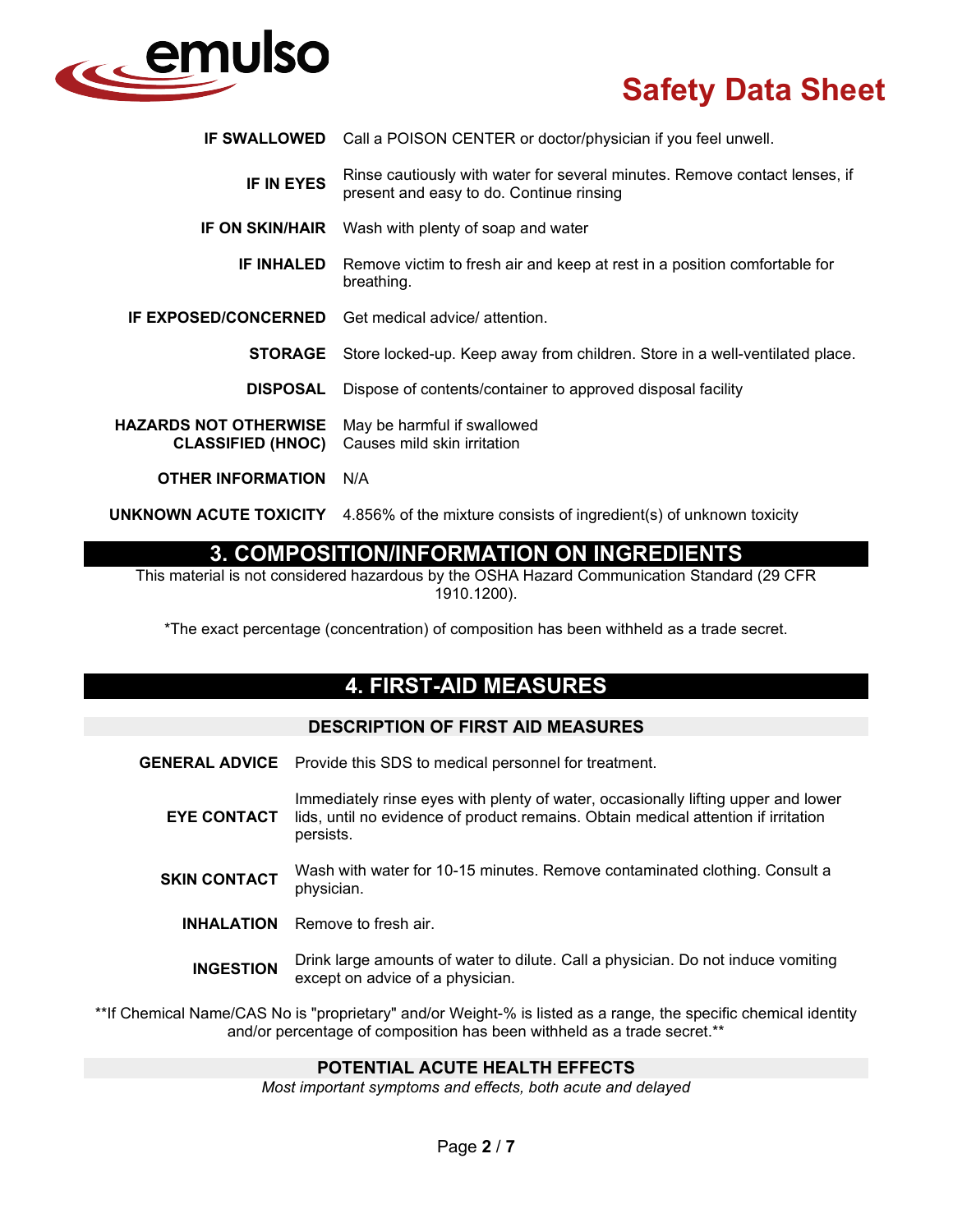

**SYMPTOMS** The most important known symptoms and effects are described in the labelling in section 2 and/or in section 11.

**NOTES TO PHYSICIAN** Treat symptomatically

## **5. FIRE-FIGHTING MEASURES**

| <b>SUITABLE EXTINGUISHING MEDIA</b>    | Use extinguishing measures that are appropriate to local<br>circumstances and the surrounding environment. |
|----------------------------------------|------------------------------------------------------------------------------------------------------------|
| UNSUITABLE EXTINGUISHING MEDIA         | Use of water spray when fighting fire may be inefficient.                                                  |
| SPECIFIC HAZARDS ARISING FROM CHEMICAL | No information available.                                                                                  |
|                                        |                                                                                                            |

**HAZARDOUS CUMBUSTION PRODUCTS** No information available.

**Explosion Data**

**SENSITIVITY TO STATIC DISCHARGE** None **SENSITIVITY TO MECHANICAL IMPACT** None

#### **PROTECTIVE EQUIPMENT AND PRECAUTIONS FOR FIRE-FIGHTERS**

As in any fire, wear self-contained breathing apparatus pressure-demand, MSHA/ NIOSH (approved and equivalent) and full protective gear.

# **6. ACCIDENTAL RELEASE MEASURES**

### **PERSONAL PRECAUTIONS, PROTECTIVE EQUIPMENT AND EMERGENCY PROCEDURES**

**PERSONAL PRECAUTIONS** Ensure adequate ventilation. Avoid contact with the skin and the eyes. Use personal protective equipment. **ENVIRONMENTAL PRECAUTIONS** No special environmental precautions required. See Section 12 for additional Ecological Information.

#### **METHODS AND MATERIALS FOR CONTAMINATION AND CLEAN-UP**

**CONTAMINATION** Prevent further leakage or spillage is safe to do so **CLEAN-UP** Mop up & flush to sanitary sewer with plenty of water. Floors may be slippery. Use care to avoid falls.

## **7. HANDLING AND STORAGE**

#### **PRECAUTIONS FOR SAFE HANDLING**

**PROTECTIVE MEASURES** Use good personal hygiene practices. Wash hands before eating, drinking, smoking, or using toilet facilities. Wash thoroughly after work using soap and water. Do not eat, drink or smoke when using this product.

#### **CONDITIONS FOR SAFE STORAGE (INCLUDING ANY INCOMPATIBILITIES)**

**STORAGE CONDITIONS** Keep containers tightly closed in a dry, cool and well-ventilated place.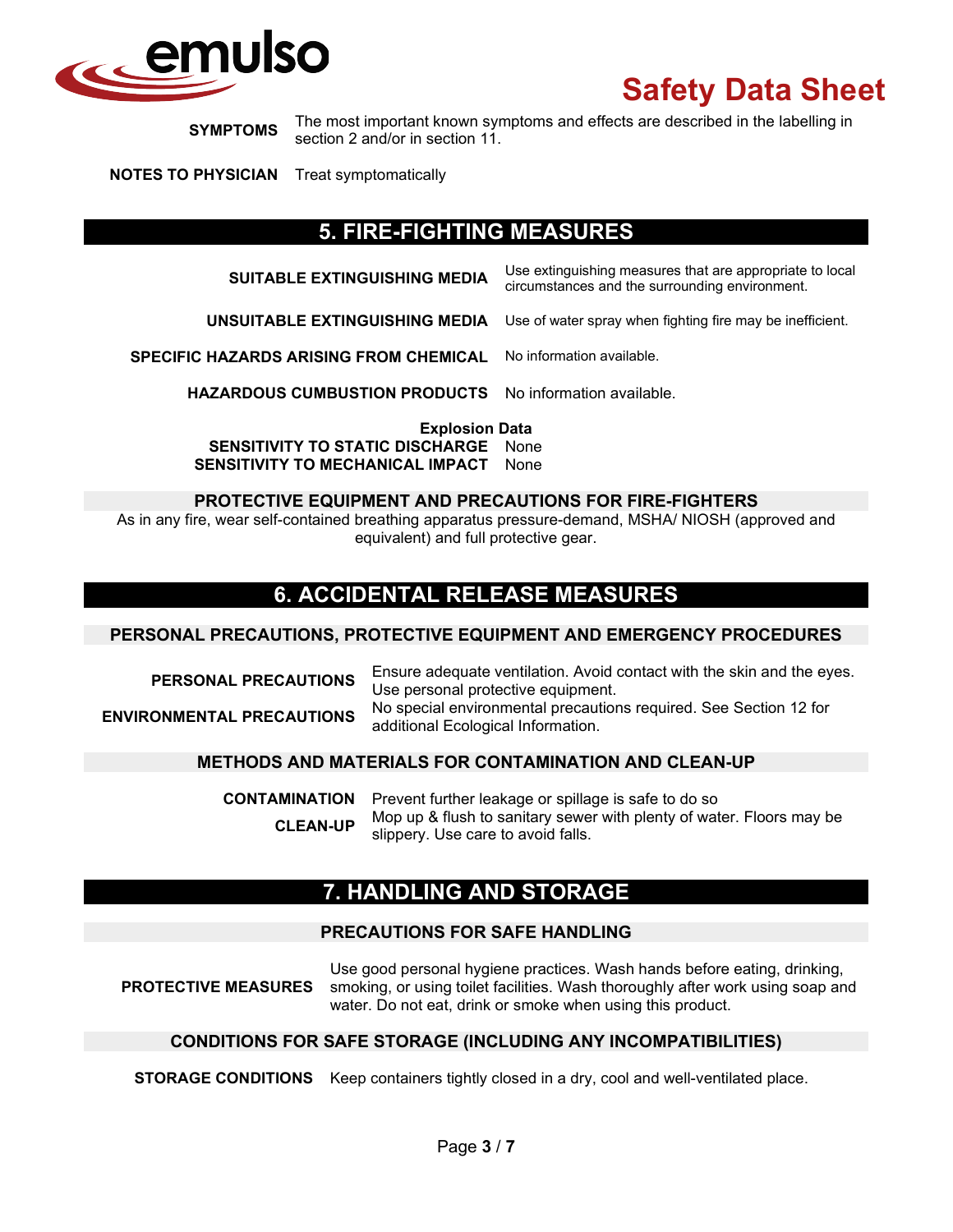

**INCOMPATIBLE MATERIALS** None known based on information supplied.

## **8. EXPOSURE CONTROLS/PERSONAL PROTECTION**

### **EXPOSURE GUIDELINES**

Review Section 3 & 4 for Exposure Guidelines.

**ENGINEERING CONTROLS** None under normal use conditions.

### **INDIVIDUAL PROTECTION MEASURES**

| <b>EYE/FACE PROTECTION</b><br><b>SKIN/BODY PROTECTION</b><br><b>RESPIRATORY PROTECTION</b> | Wear approved safety goggles.<br>Wear suitable gloves.<br>If exposure limits are exceeded or irritation is experienced, NIOSH/MSHA<br>approved respiratory protection should be worn. Positive-pressure supplied<br>air respirators may be required for high airborne contaminant<br>concentrations. Respiratory protection must be provided in accordance with<br>current local regulations. |
|--------------------------------------------------------------------------------------------|-----------------------------------------------------------------------------------------------------------------------------------------------------------------------------------------------------------------------------------------------------------------------------------------------------------------------------------------------------------------------------------------------|
| <b>GENERAL HYGIENE</b>                                                                     | Wash hands before breaks and at the end of workday. Do not eat, drink or<br>smoke when using this product.                                                                                                                                                                                                                                                                                    |

# **9. PHYSICAL AND CHEMICAL PROPERTIES**

| <b>PHYSICAL STATE</b>               | Liquid             |
|-------------------------------------|--------------------|
| <b>APPERANCE</b>                    | Transparent        |
| <b>COLOR</b>                        | Blue               |
| <b>ODOR</b>                         | Fresh              |
| <b>ODOR THRESHOLD</b>               | Not determined     |
| рH                                  | 7-8                |
| <b>MELTING POINT/FREEZING POINT</b> | Not determined     |
| <b>BOILING POINT/BOILING RANGE</b>  | Not determined     |
| <b>FLASH POINT</b>                  | 71 °C / 159.8 °F   |
| <b>EVAPORATION RATE</b>             | Not determined     |
| <b>FLAMMABILITY (SOLID, GAS)</b>    | n/a-liquid         |
| <b>UPPER FLAMMABILITY LIMITS</b>    | Not determined     |
| <b>LOWER FLAMMABILITY LIMITS</b>    | Not determined     |
| <b>VAPOR PRESSURE</b>               | Not determined     |
| <b>SPECIFIC GRAVITY</b>             | $1.034 \pm 0.005$  |
| <b>RELATIVE DENSITY</b>             | Not determined     |
| <b>WATER SOLUBILITY</b>             | Insoluble in water |
| <b>PARTITION COEFFICIENT</b>        | Not determined     |
| <b>N-OCTANOL/ WATER</b>             | Not determined     |
| <b>AUTO-IGNITION TEMPERATURE</b>    | Not determined     |
| <b>DECOMPOSITION TEMPERATURE</b>    | Not determined     |
| VISCOSITY                           | Not determined     |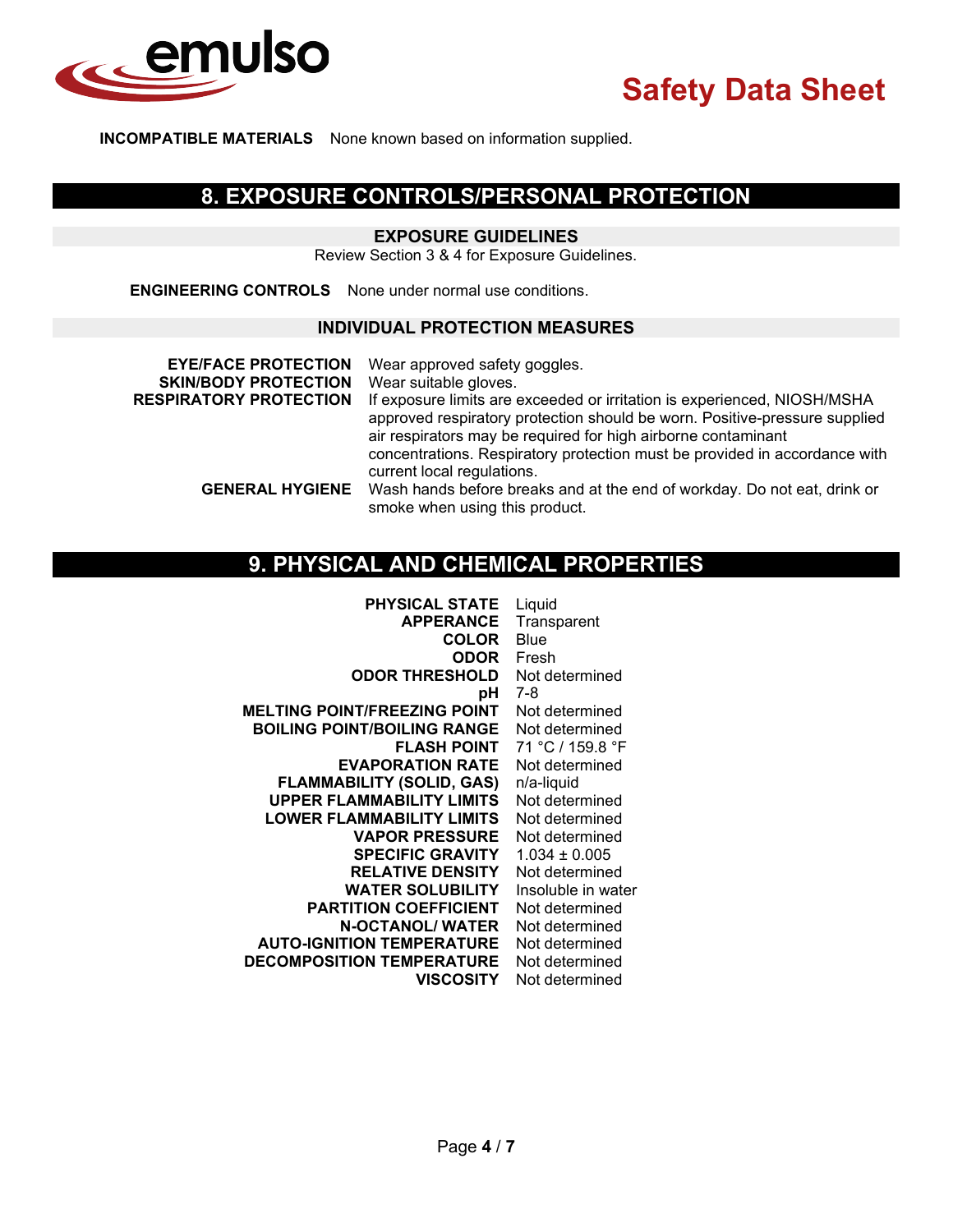

## **10. STABILITY AND REACTIVITY**

**REACTIVITY** Not reactive under normal conditions **CHEMICAL STABILITY** Stable under recommended storage conditions **POSSIBILITY OF HAZARDOUS REACTIONS** None under normal processing **CONDITIONS TO AVOID** Keep out of reach of children. Extremes of temperature and direct sunlight. **INCOMPATIBLE MATERIALS** None known based on information supplied<br>**ECOMPOSITION PRODUCTS** None known based on information supplied **HAZARDOUS DECOMPOSITION PRODUCTS** 

## **11. TOXICOLOGICAL INFORMATION**

*Information on likely routes of exposure.*

|                     | <b>EYE CONTACT</b> Moderately irritating to the eyes.                                        |
|---------------------|----------------------------------------------------------------------------------------------|
| <b>SKIN CONTACT</b> | Repeated or prolonged skin contact may cause<br>allergic reactions with susceptible persons. |
|                     | May cause skin irritation.                                                                   |
| <b>INHALATION</b>   | Not an expected route of exposure.                                                           |
| <b>INGESTION</b>    | Ingestion may cause gastrointestinal irritation,<br>nausea, vomiting and diarrhea.           |
|                     |                                                                                              |

### **COMPONENT INFORMATION**

**SYMPTOMS** Please see section 4 of this SDS for symptoms.

**CARCINOGENICITY** No information available

**ASPIRATION HAZARD** No information available **NUMERICAL MEASURES OF TOXICITY-PRODUCT** No information available

> **UNKNOWN ACUTE TOXICITY** 4.856% of the mixture consists of ingredient(s) of unknown toxicity

The following values are calculated based on chapter 3.1 of the GHS document .

**ATEmix (oral)** 22613 mg/kg

**ATEmix (dermal)** 1000000 mg/kg

## **12. ECOLOGICAL INFORMATION**

**ECOTOXICITY** 8.008% of the mixture consists of components(s) of unknown hazards to the aquatic environment.

**PERSISTENCE AND DEGRADABILITY** Not determined **BIOACCUMULATION OTHER ADVERSE EFFECTS** Not determined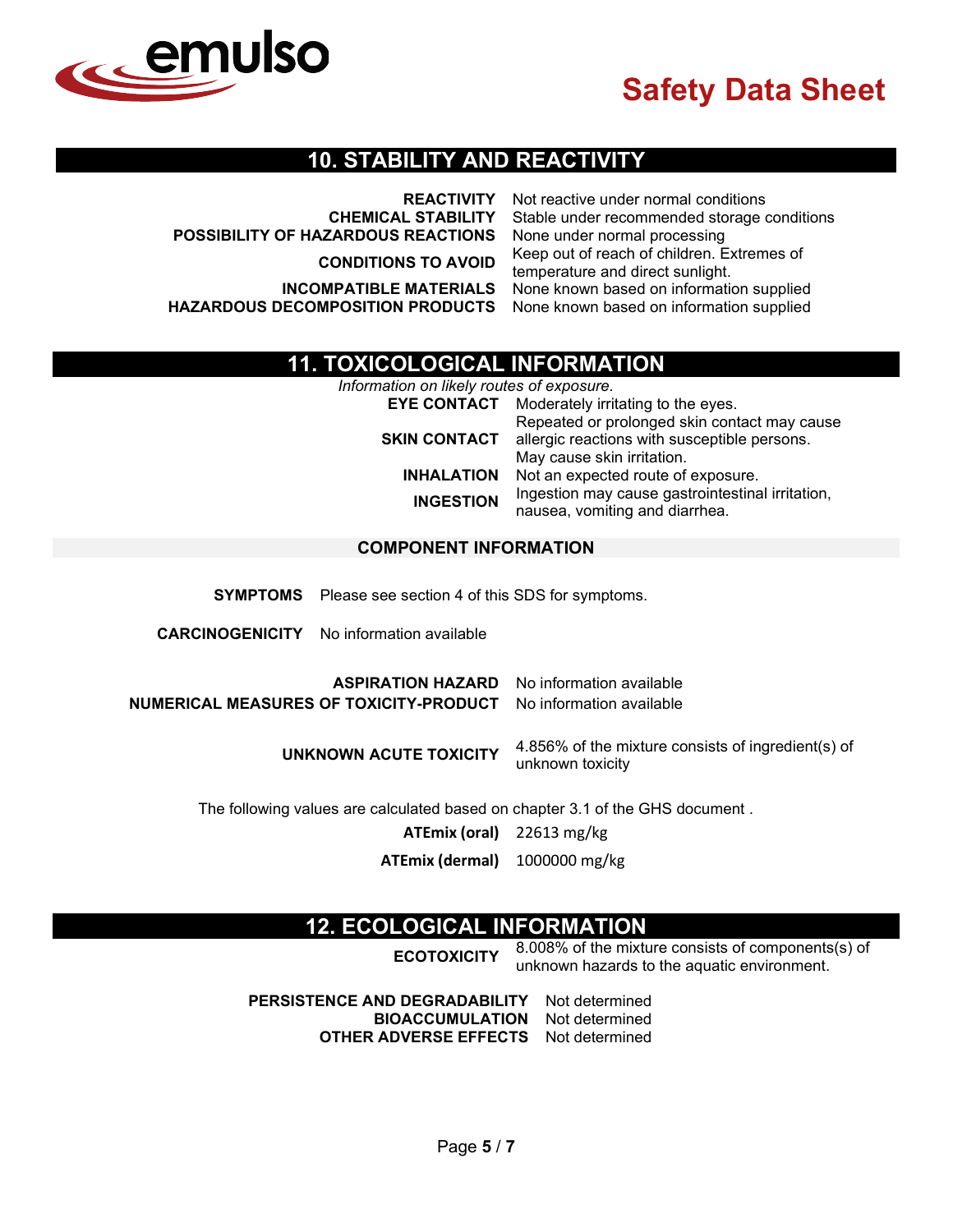

## **13. DISPOSAL CONSIDERATIONS**

## **WASTE TREATMENT METHODS**

**CONTAMINATED PACKAGING** 

**WASTE DISPOSAL** Disposal should be in accordance with applicable regional, national and local laws and regulations.

## **14. TRANSPORT INFORMATION**

**DOT**

Not Regulated

**IATA**

Not regulated

**IMDG**

Not regulated

## **15. REGULATORY INFORMATION**

#### **LEGEND**

| <b>TSCA</b> United States Toxic Substances Control Act Section 8(B)              |
|----------------------------------------------------------------------------------|
| Inventory                                                                        |
| <b>DSL/NDSL</b> Canadian Domestic Substances List/Non-Domestic                   |
| Substances List                                                                  |
| <b>EINECS/ELINCS</b> European Inventory of Existing/Notified Chemical Substances |
| <b>ENCS</b> Japan Existing and New Chemical Substances                           |
| <b>IECSC</b> China Inventory of Existing Chemical Substances                     |
| <b>KECL</b> Korean Existing and Evaluated Chemical Substances                    |
| <b>PICCS</b> Philippines Inventory of Chemicals and Chemical Substances          |

## **U.S. FEDERAL REGULATIONS**

#### **SARA 313**

Section 313 of Title III of the Superfund Amendments and Reauthorization Act of 1986 (SARA). This product does not contain any chemicals which are subject to the reporting requirements of the Act and Title 40 of the Code of Federal Regulations, Part 372.

#### **SARA 311/312HAZARD CATEGORIES**

- **Acute Health Hazard** no
- **Chronic Health Hazard** no
	- **Fire Hazard** no
- **Sudden Release of Pressure Hazard** no

**Reactive Hazard** no

#### **CLEAN WATER ACT**

This product does not contain any substances regulated as pollutants pursuant to the Clean Water Act (40 CFR 122.21 and 40 CFR 122.42).